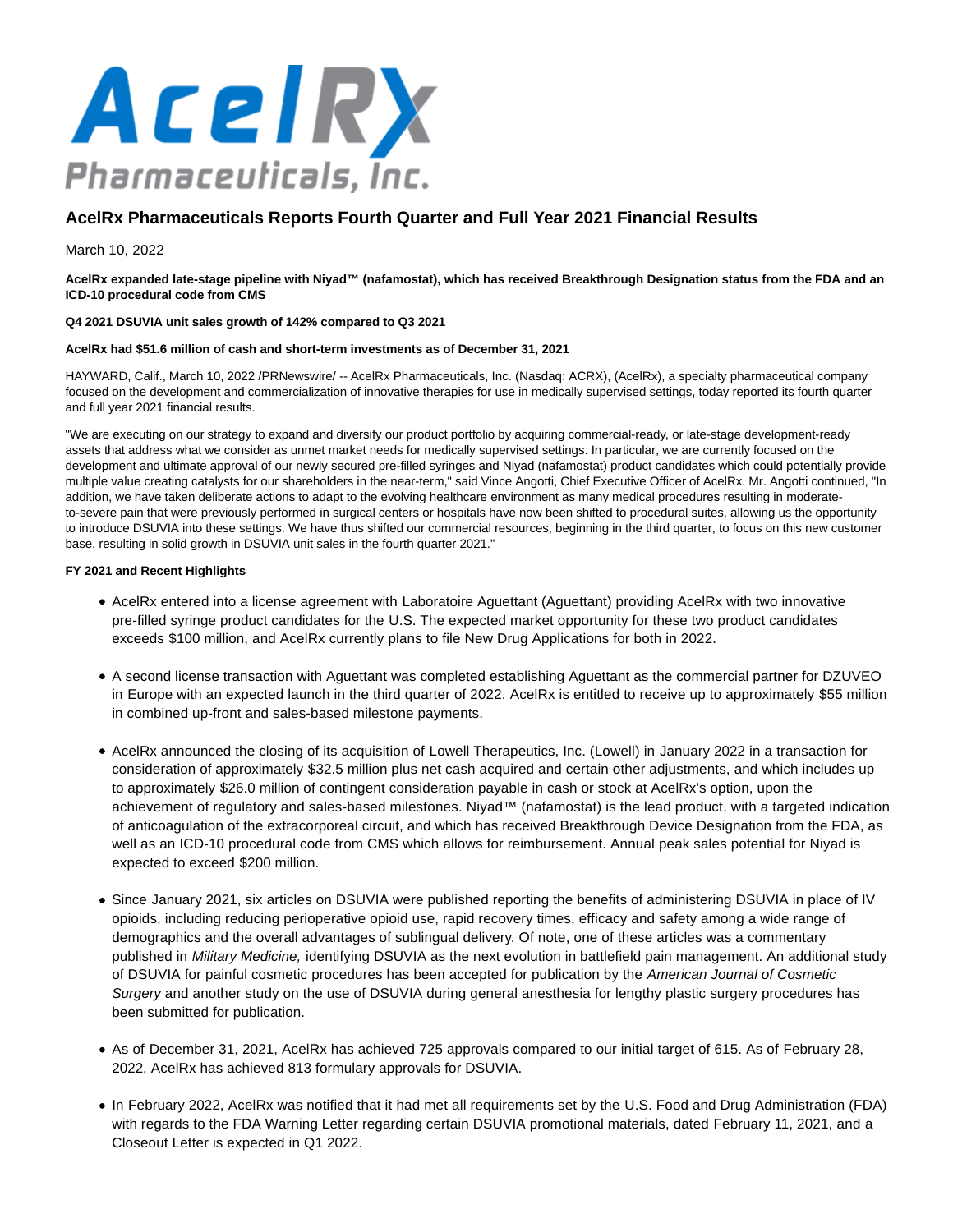## **Financial Information**

- The cash, cash equivalents and short-term investments balance was \$51.6 million as of December 31, 2021.
- 8,960 units of DSUVIA were sold in the fourth quarter of 2021, compared to 3,710 units in the third quarter of 2021; however, the Company has recognized only \$2 thousand in net revenues in the fourth quarter 2021 as a result of a \$0.3 million reserve for potential returns related to a certain wholesale customer that purchased product for the Department of Defense (DoD) in 2020. The DoD has purchased exclusively from a secondary wholesale customer instead of their primary wholesaler, and therefore the Company has recorded a reserve in the event this product is not ultimately sold to the DoD.
- Unit sales growth in the first two months of Q1 2022, compared to the first two months of Q4 2021 is 63%.
- Combined R&D and SG&A expenses for the fourth quarter of 2021 totaled \$6.9 million compared to \$8.7 million for the fourth quarter of 2020. Excluding non-cash depreciation and stock-based compensation expense, these amounts were \$5.6 million for the fourth quarter of 2021, compared to \$7.5 million for the fourth quarter of 2020. R&D and SG&A expenses for the year ended December 31, 2021 totaled \$35.0 million compared \$40.3 million for the year ended December 31, 2020. Excluding non-cash depreciation and stock-based compensation expense, these figures were \$29.7 million for the year ended December 31, 2021, compared to \$35.4 million for the year ended December 31, 2020. The decrease in combined R&D and SG&A expenses in the fourth quarter and year ended 2021 was primarily due to reductions in personnel-related costs, including travel expense, partially offset by increased Catalent manufacturing-related DSUVIA development expenses.
- Net loss for the fourth quarter of 2021 was \$7.9 million, or \$0.06 per basic and diluted share, compared to \$8.9 million, or \$0.10 per basic and diluted share, for the fourth quarter of 2020. Net loss for the year ended December 31, 2021 was \$35.1 million, or \$0.29 per basic and diluted share, compared to \$40.4 million, or \$0.47 per basic and diluted share, for the year ended December 31, 2020.

## **2022 Guidance**

The Company's 2022 year-end goals include the submission of two NDAs for its pre-filled syringe product candidates, pending outcome of FDA feedback that is expected in the second quarter, and the manufacturing of initial lots of nafamostat. Quarterly combined R&D and SG&A expense is expected to be approximately \$9-\$10 million (and \$8-\$9 million excluding stock compensation and depreciation). Annual debt service is expected to approximate \$10 million as the Company continues to pay down amounts outstanding under its senior debt facility that matures in June 2023. Annual capital expenditures are expected to approximate \$2 million attributed mainly to the final validation of the automated packaging line at AcelRx's contract manufacturer.

2022 financial guidance is based on the Company's current expectations and are forward-looking statements. Actual results could differ materially depending on market conditions and the factors set forth under Forward-Looking Statements below.

#### **Webcast and Conference Call Information**

As previously announced, AcelRx will host a live webcast Thursday, March 10th at 4:30 p.m. Eastern Time (1:30 p.m. Pacific Time) to discuss these financial results and provide other corporate updates. The webcast is accessible by visiting the Investors page of AcelRx's website at [http://ir.acelrx.com/ a](https://c212.net/c/link/?t=0&l=en&o=3468975-1&h=1613897258&u=https%3A%2F%2Fprotect-us.mimecast.com%2Fs%2FFscGC82B6WSkYQt1mNYF%3Fdomain%3Durldefense.com&a=http%3A%2F%2Fir.acelrx.com%2F)nd clicking on the webcast link. The webcast will be accompanied by a slide presentation. Investors who wish to participate in the conference call may do so by dialing (866) 361-2335 for domestic callers, (855) 669-9657 for Canadian callers or (412) 902-4204 for international callers. A webcast replay will be available on the AcelRx website for 90 days following the call by visiting the Investor page of AcelRx's website at [http://ir.acelrx.com/.](https://c212.net/c/link/?t=0&l=en&o=3468975-1&h=1613897258&u=https%3A%2F%2Fprotect-us.mimecast.com%2Fs%2FFscGC82B6WSkYQt1mNYF%3Fdomain%3Durldefense.com&a=http%3A%2F%2Fir.acelrx.com%2F)

#### **About DSUVIA (sufentanil sublingual tablet), 30 mcg**

DSUVIA®, to be marketed as DZUVEO® in Europe, is indicated for use in adults in certified medically supervised healthcare settings, such as hospitals, surgical centers, and emergency departments, for the management of acute pain severe enough to require an opioid analgesic, and for which alternative treatments are inadequate. DSUVIA was designed to provide rapid analgesia via a non-invasive route of administration and to eliminate dosing errors associated with intravenous (IV) administration of opioid analgesics. DSUVIA is a single-strength solid dosage form administered sublingually via a single-dose applicator (SDA) by healthcare professionals. Sufentanil is an opioid analgesic previously only marketed for IV and epidural anesthesia and analgesia. The sufentanil pharmacokinetic profile when delivered sublingually avoids the high peak plasma levels and short duration of action observed with IV administration. The European Commission approved DZUVEO for marketing in Europe and it will be commercialized by AcelRx's European partner, Aguettant.

For more information, including important safety information and black box warning for DSUVIA, please visit [www.DSUVIA.com.](https://c212.net/c/link/?t=0&l=en&o=3468975-1&h=119370494&u=http%3A%2F%2Fwww.dsuvia.com%2F&a=www.DSUVIA.com)

**About nafamostat** Nafamostat is a broad spectrum, synthetic serine protease inhibitor with anticoagulant, anti-inflammatory and potential anti-viral activities. Niyad™ is a lyophilized formulation of nafamostat and is currently being studied under an investigational device exemption, or IDE, as an anticoagulant for the extracorporeal circuit. Niyad has received Breakthrough Device Designation Status from the FDA. LTX-608 is a proprietary nafamostat formulation for direct IV infusion that we plan to potentially develop as a COVID anti-viral treatment, as well as for the treatment of disseminated intravascular coagulation (DIC), acute respiratory distress syndrome (ARDS), and acute pancreatitis.

#### **About AcelRx Pharmaceuticals, Inc.**

AcelRx Pharmaceuticals, Inc. is a specialty pharmaceutical company focused on the development and commercialization of innovative therapies for use in medically supervised settings. AcelRx's proprietary, non-invasive sublingual formulation technology delivers sufentanil with consistent pharmacokinetic profiles. The Company has one approved product in the U.S., DSUVIA® (sufentanil sublingual tablet, 30 mcg), known as DZUVEO®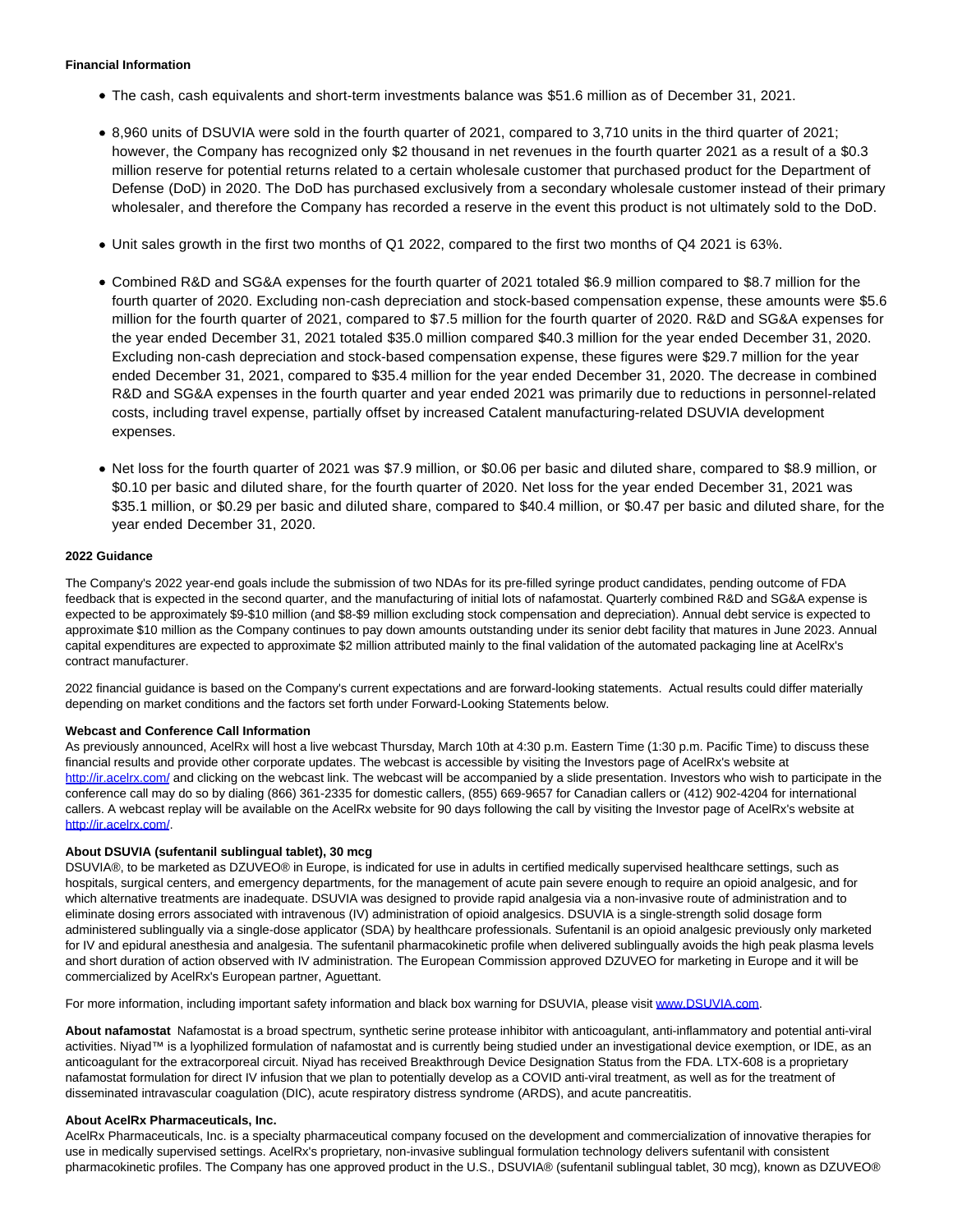in Europe, indicated for the management of acute pain severe enough to require an opioid analgesic for adult patients in certified medically supervised healthcare settings, and has several product candidates in its portfolio. These product candidates include Zalviso® (sufentanil sublingual tablet system, SST system, 15 mcg), an investigational product in the U.S. being developed as an innovatively designed patient-controlled analgesia (PCA) system for reduction of moderate-to-severe acute pain in medically supervised settings, two pre-filled, ready-to-use syringes of ephedrine and phenylephrine licensed for the U.S. market from Aguettant, Niyad™, a regional anticoagulant for the extracorporeal circuit, and LTX-608, for the potential treatment of COVID-19, disseminated intravascular coagulation, acute respiratory distress syndrome and acute pancreatitis. DZUVEO and Zalviso are both approved products in Europe.

This release is intended for investors only. For additional information about AcelRx, please visi[t www.acelrx.com.](https://c212.net/c/link/?t=0&l=en&o=3468975-1&h=2390246728&u=http%3A%2F%2Fwww.acelrx.com%2F&a=www.acelrx.com)

#### **Non-GAAP Financial Measures**

To supplement AcelRx's financial results and guidance presented in accordance with U.S. generally accepted accounting principles (GAAP), AcelRx uses certain non-GAAP financial measures in this press release, in particular, excluding non-cash depreciation and stock-based compensation expense from its operating expenses. AcelRx believes that these non-GAAP financial measures provide useful supplementary information to, and facilitate additional analysis by, investors and analysts. In particular, AcelRx believes that these non-GAAP financial measures, when considered together with AcelRx's financial information prepared in accordance with GAAP, can enhance investors' and analysts' ability to meaningfully compare AcelRx's results from period to period and to its forward-looking guidance. In addition, these types of non-GAAP financial measures are regularly used by investors and analysts to model and track AcelRx's financial performance. AcelRx's management also regularly uses these non-GAAP financial measures internally to understand, manage and evaluate AcelRx's business and to make operating decisions. Non-GAAP financial measures are not meant to be considered in isolation or as a substitute for comparable GAAP measures and should be read in conjunction with AcelRx's consolidated financial statements prepared in accordance with GAAP. The non-GAAP financial measures in this press release and the accompanying tables have limits in their usefulness to investors and may be calculated differently from, and therefore may not be directly comparable to, similarly titled measures used by other companies.

#### **Forward-Looking Statements**

This press release contains forward-looking statements, including, but not limited to, statements related to the expected benefits arising from our recent acquisition of Lowell, expected areas of growth for DSUVIA, the expected launch of DZUVEO in Europe by Aguettant and the expected license consideration arising from such commercialization activities, the expected market opportunity for our new product candidates in-licensed from Aguettant and/or acquired through the Lowell acquisition, our plans to file NDAs for our new product candidates and the timing of such filings. These and any other forward-looking statements are made pursuant to the safe harbor provisions of the Private Securities Litigation Reform Act of 1995. These statements may be identified by the use of forward-looking terminology such as "believes," "expects," "anticipates," "may," "will," "should," "seeks," "approximately," "intends," "plans," "estimates," or the negative of these words or other comparable terminology. The discussion of financial trends, strategy, plans or intentions may also include forward-looking statements, which are predictions, projections and other statements about future events that are based on current expectations and assumptions. These forward-looking statements involve risks and uncertainties that could cause actual results to differ materially from those projected, anticipated or implied by such statements, including: (i) the risk that the acquisition of Lowell disrupts the current plans and operations of AcelRx and could adversely affect its business and the price of AcelRx's common stock; (ii) risks relating to our ability to successfully market DSUVIA in existing and in new and untested markets; (iii) risks relating to the ability of Aguettant to successfully launch and commercialize DZUVEO in the European marketplace and our attendant ability to realize licensing revenues that are contingent on such success; (iv) risks relating to our ability to obtain regulatory approvals for the pre-filled syringe product candidates in-licensed from Aguettant; (v) risks relating to our ability to successfully commercialize the pre-filled syringe product candidates in-licensed from Aguettant should we obtain regulatory approvals; (vi) risks relating to our ability to obtain regulatory approvals for the nafamostat product candidates acquired from Lowell; (vii) risks relating to our ability to successfully commercialize the nafamostat product candidates acquired from Lowell should we obtain regulatory approvals; (viii) risks relating to AcelRx's product development activities diverting AcelRx management's attention from ongoing commercial business operations; (ix) risks related to the ability of AcelRx to implement its plans, forecasts and other business expectations; (x) risks related to obtaining final validation and regulatory approval of our fully automated packaging line; and (xi) risks related to unexpected variations in market growth and demand for AcelRx's commercial and developmental products and technologies. Although it is not possible to predict or identify all such risks and uncertainties, they may include, but are not limited to, those described under the caption "Risk Factors" and elsewhere in AcelRx's annual, quarterly and current reports (i.e., Form 10-K, Form 10-Q and Form 8-K) as filed or furnished with the Securities and Exchange Commission (SEC) and any subsequent public filings. You are cautioned not to place undue reliance on any such forward-looking statements, which speak only as of the date such statements were first made. To the degree financial information is included in this press release, it is in summary form only and must be considered in the context of the full details provided in AcelRx's most recent annual, quarterly or current report as filed or furnished with the SEC. AcelRx's SEC reports are available at [www.acelrx.com u](http://www.acelrx.com/)nder the "Investors" tab. Except to the extent required by law, AcelRx undertakes no obligation to publicly release the result of any revisions to these forward-looking statements to reflect new information, events or circumstances after the date hereof, or to reflect the occurrence of unanticipated events.

## **Selected Financial Data**

(in thousands, except per share data) (unaudited)

|    |      | <b>Twelve Months Ended</b><br>December 31 |                                          |       |
|----|------|-------------------------------------------|------------------------------------------|-------|
|    |      | 2020                                      | 2021                                     | 2020  |
|    |      |                                           |                                          |       |
|    |      |                                           |                                          |       |
| \$ | - \$ | 657\$                                     | $1.005$ \$                               | 2,521 |
|    |      | 81                                        | 1,813                                    | 2,895 |
| ◠  |      | 738                                       | 2,818                                    | 5,416 |
|    | 2021 | 2                                         | <b>Three Months Ended</b><br>December 31 |       |

Operating costs and expenses: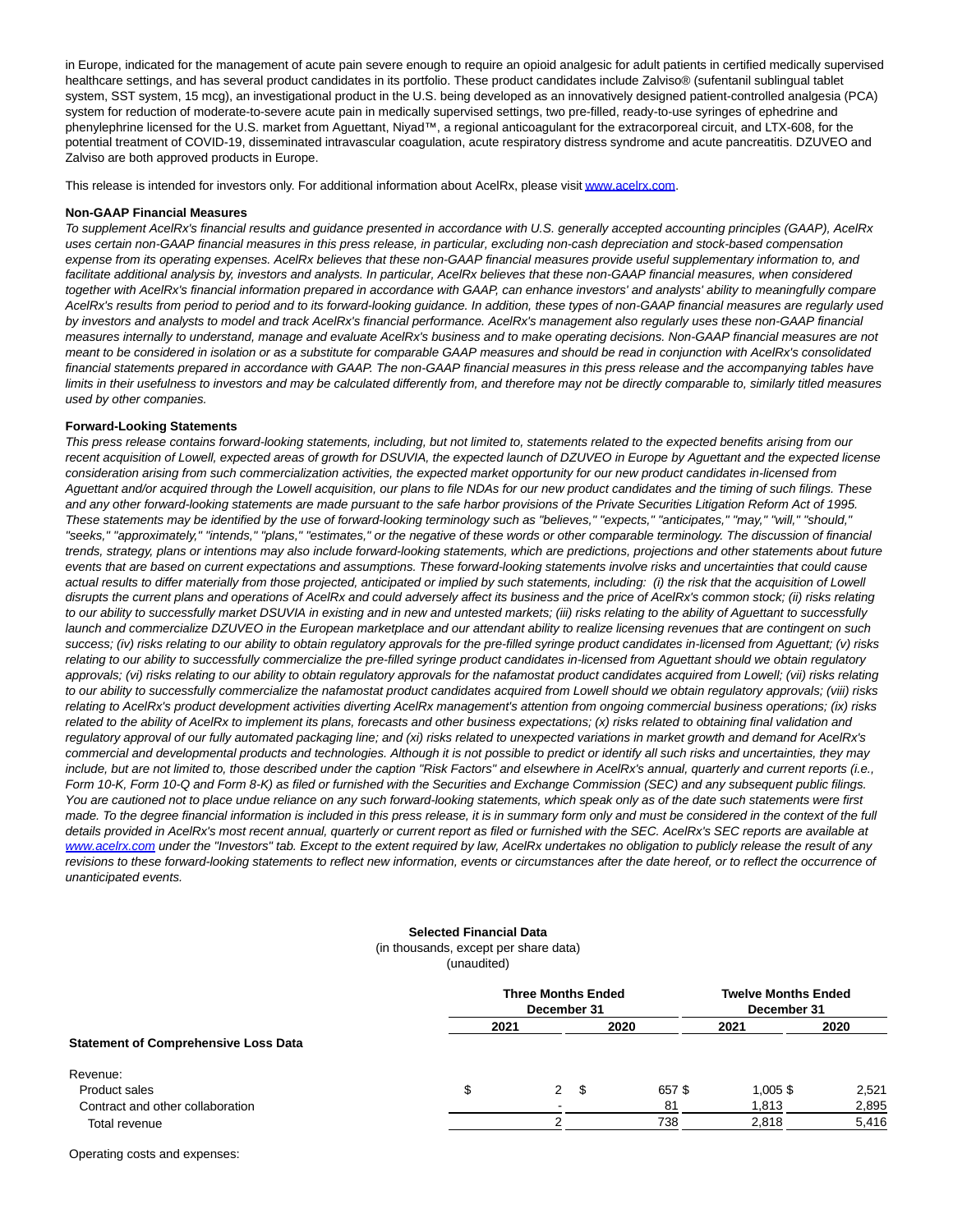| Cost of goods sold $(1)$                                                  | 1,234    |         | 1,300   | 3,753     | 6,032     |  |
|---------------------------------------------------------------------------|----------|---------|---------|-----------|-----------|--|
| Research and development (1)                                              | 986      |         | 836     | 4,095     | 4,017     |  |
| Selling, general and administrative (1)                                   | 5,957    |         | 7,846   | 30,935    | 36,330    |  |
| Total operating costs and expenses                                        | 8,177    |         | 9,982   | 38,783    | 46,379    |  |
| Loss from operations                                                      | (8, 175) | (9,244) |         | (35, 965) | (40, 963) |  |
| Other income (expense):                                                   |          |         |         |           |           |  |
| Interest expense                                                          | (467)    |         | (754)   | (2,291)   | (3,305)   |  |
| Interest income and other income (expense), net                           | 32       |         | 272     | 124       | 583       |  |
| Non-cash interest income on liability related to sale of future royalties | 693      |         | 808     | 3,038     | 3,310     |  |
| Total other income (expense)                                              | 258      |         | 326     | 871       | 588       |  |
| Provision for income taxes                                                |          |         |         | (5)       | (4)       |  |
|                                                                           |          |         |         | \$        | \$        |  |
| Net loss                                                                  | (7,917)  |         | (8,918) | (35,099)  | (40, 379) |  |
|                                                                           |          |         |         | \$        | \$        |  |
| Basic and diluted net loss per common share                               | (0.06)   |         | (0.10)  | (0.29)    | (0.47)    |  |
| Shares used in computing basic and diluted net loss per common            |          |         |         |           |           |  |
| share                                                                     | 127,688  |         | 92,290  | 119,860   | 85,257    |  |
|                                                                           |          |         |         |           |           |  |

(1) Includes the following non-cash depreciation and stock-based compensation expense:

| Cost of goods sold                  | 73    | 104 \$  | 294 \$ | 514   |
|-------------------------------------|-------|---------|--------|-------|
| Research and development            | 302   | 192     | 1,072  | 764   |
| Selling, general and administrative | 1.018 | .029    | 4.305  | 4.221 |
| Total                               | .393  | \$ 325. | 5,671  | 5.499 |

|                                        | December 31. |           |    | December 31. |  |
|----------------------------------------|--------------|-----------|----|--------------|--|
|                                        |              | 2021      |    | 2020         |  |
| <b>Selected Balance Sheet Data</b>     |              |           |    |              |  |
| Cash, cash equivalents and investments | \$           | 51.630    | -S | 42.886       |  |
| Total assets                           |              | 77.893    |    | 66.295       |  |
| <b>Total liabilities</b>               |              | 113.786   |    | 122.045      |  |
| Total stockholders' deficit            |              | (35, 893) |    | (55, 750)    |  |

# **Reconciliation of Non-GAAP Financial Measures**

**(Operating Expenses less associated depreciation and stock-based compensation expense)**

|                                     |   | <b>Three Months Ended</b><br>December 31 |          |  | <b>Twelve Months Ended</b><br>December 31 |        |  |  |
|-------------------------------------|---|------------------------------------------|----------|--|-------------------------------------------|--------|--|--|
|                                     |   | 2021                                     | 2020     |  | 2021                                      | 2020   |  |  |
| Operating expenses (GAAP):          |   |                                          |          |  |                                           |        |  |  |
| Research and development            | S | 986 \$                                   | 836 \$   |  | 4.095 \$                                  | 4.017  |  |  |
| Selling, general and administrative |   | 5,957                                    | 7,846    |  | 30,935                                    | 36,330 |  |  |
| Total operating expenses            |   | 6.943                                    | 8,682    |  | 35.030                                    | 40.347 |  |  |
| Less depreciation and stock-based   |   |                                          |          |  |                                           |        |  |  |
| compensation expense                |   | 1,320                                    | 1,221    |  | 5,377                                     | 4,985  |  |  |
| Operating expenses (non-GAAP)       |   | 5,623 \$                                 | 7,461 \$ |  | 29,653\$                                  | 35,362 |  |  |